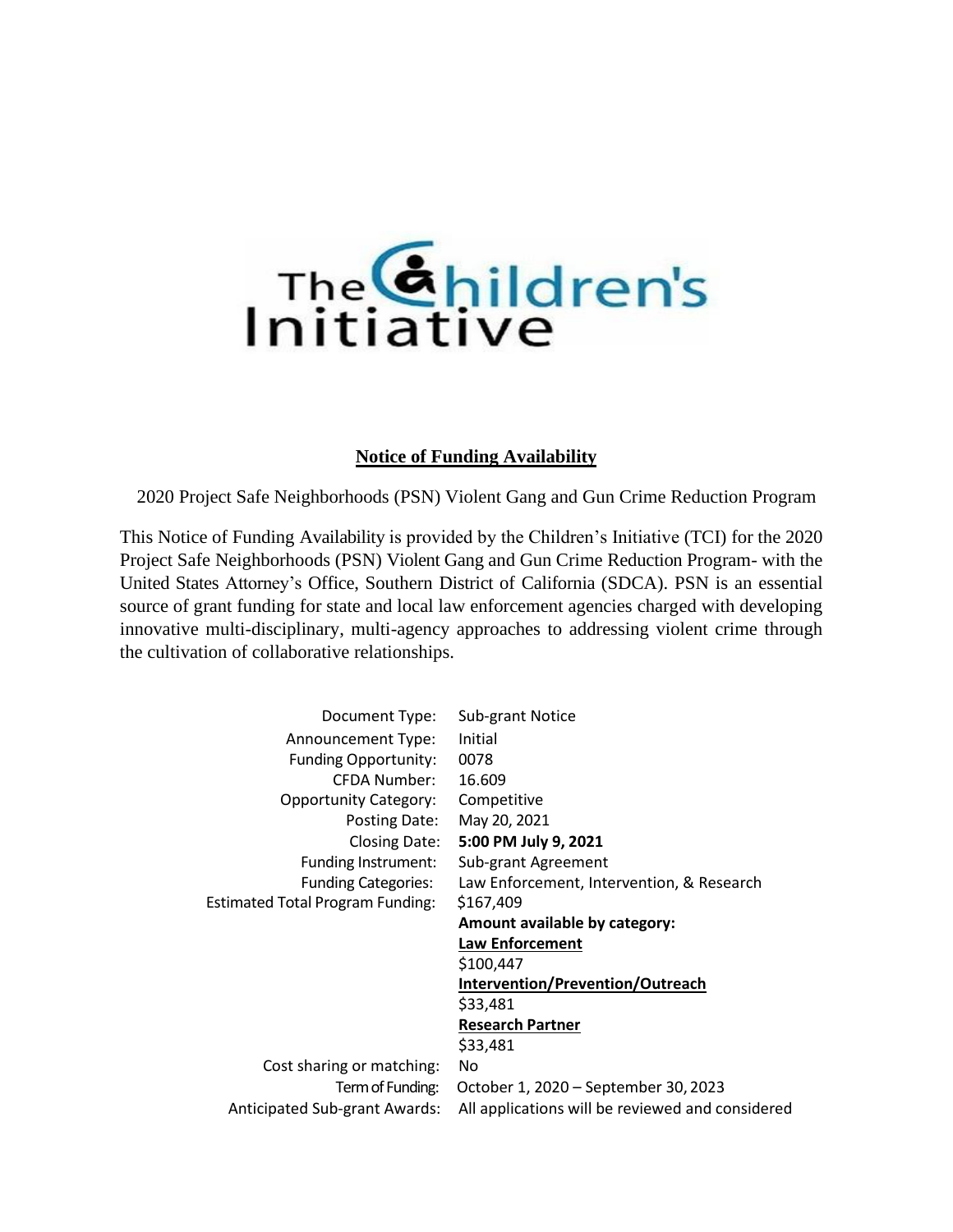## **Description:**

The Project Safe Neighborhoods (PSN) Violent Gang and Gun Crime Reduction Program is administered by the U.S. Department of Justice (DOJ), Bureau of Justice Assistance (BJA), through the Children's Initiative (TCI). The Children's Initiative (TCI) is the assigned Fiscal Agent for the USAO SDCA for this PSN funding. As such, TCI is responsible for providing coordinated and transparent management of various programmatic and all financial components of the award.

## **Focused Program Areas:**

TCI and the USAO SDCA have vetted purpose areas for the 2020 PSN application. Focused program purpose areas and mandates for the 2020 funding cycle have been limited to:

- **1.** Law enforcement programs that will curb gun and gang violence and the availability of weapons in high-risk populations and high crime areas. This may include targeting gangs and violent street groups, geographic hot spot areas, felons in possession, and/or chronic violent offenders.
- **2.** Prevention programs that break the cycle of crime and keep youth and adults from becoming involved in gangs and crime. This may include reentry, prevention, mentoring, instructional, or other programs that provide services that prevent or rehabilitate gang members.
- **3.** Prevention programs that place special emphasis on law enforcement mentors working alongside credible messengers who are former gang members.

**Supplanting:** Grant funds are intended to add to, augment, or supplement, **not replace**, resources already committed to the drug and violent crime control effort.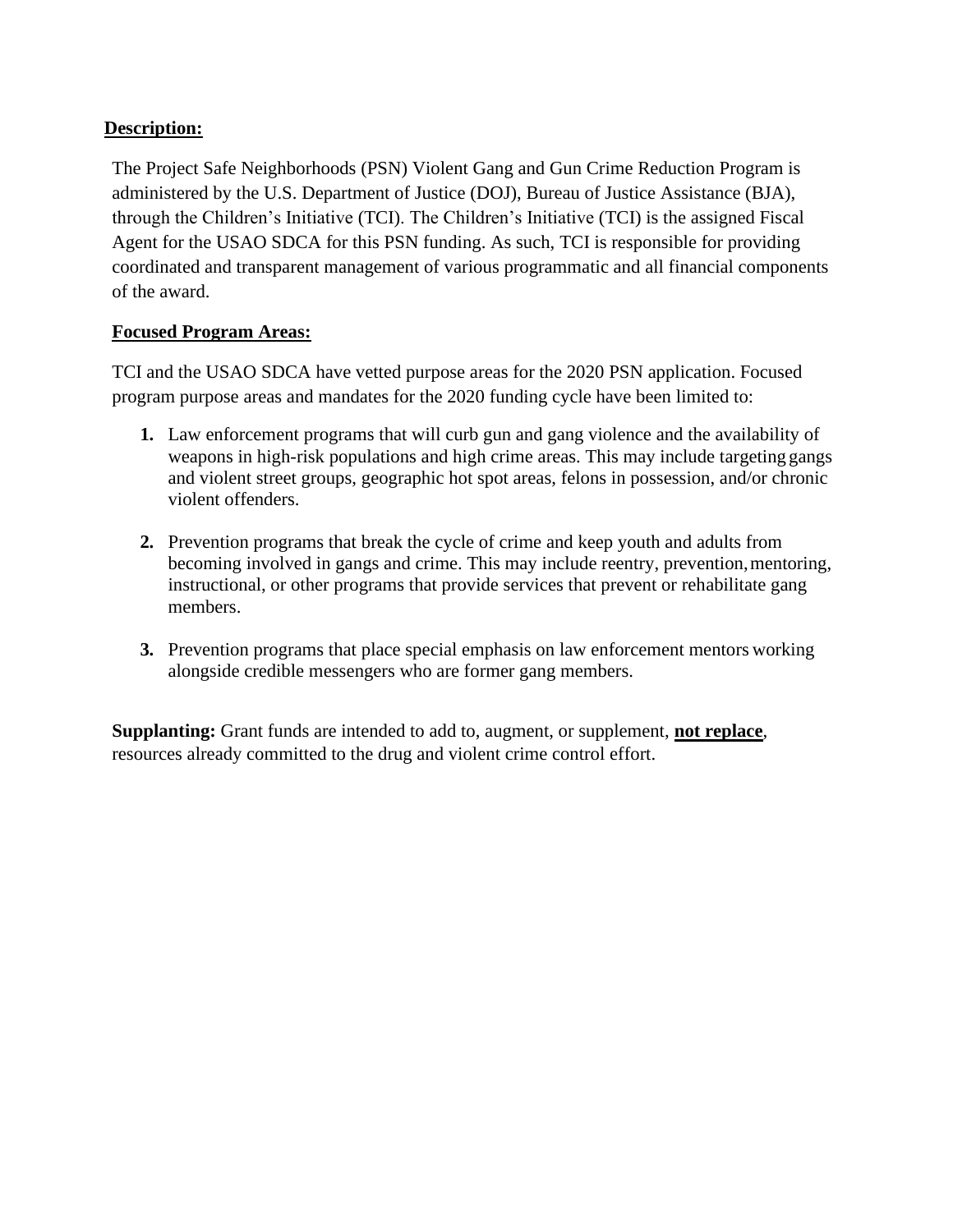# **Application Process:**

All applicants must submit a **cover sheet, program narrative, budget detail worksheet, and certified assurances** to AUSA Andrew Haden at [Andrew.Haden@usdoj.gov](mailto:Andrew.Haden@usdoj.gov) and Jessica Brown, Grant Compliance Specialist at [Jbrown@theci.org.](mailto:Jbrown@theci.org)

**Please note**: the program narrative has a maximum limit of eight pages.

Applicants should visit TCI's website at<https://www.thechildrensinitiative.org/grants> or contact Jessica Brown at 858-256-6569 or at [jbrown@theci.org t](mailto:jbrown@theci.org)o learn more about this funding opportunity. All applicants will find certified assurances on TCI's website at [https://www.thechildrensinitiative.org/subgranteeapplication.](https://www.thechildrensinitiative.org/subgranteeapplication)

All applications are due no later than **5:00 PM July 9, 2021.**

# **Cover sheet**

- **Applicant agency**: Provide the official name, physical, and mailing address of the entity applying for funds.
- **Project director**: Provide the name, title, telephone number, and email address of the individual who will be in direct charge of the project.
- **Project title**: Provide the title or name of the project.
- **Request Amount**:
- **Proposed Start date**:
- **Elevator pitch:** Please describe your proposal in 1-2 sentences.

# **Program Narrative**

## **Statement of the Problem (SAP)**

- Identify the existing need and problem.
- Include relevant data, such as jurisdiction arrest and crime rates.
- Identify the Project Safe Neighborhoods (PSN) program strategy that will be utilized (Law enforcement or Outreach).
- Identify the Targeted Enforcement Area (TEA).
- Demonstrate an understanding of the PSN program strategy goals and timeline.

# **Program Design and Implementation**

- Describe sufficiently and clearly how the proposal will be implemented.
- Describe how the proposal will advance the goals and outcome measures of Southern District of California's PSN proposal.
- List any collaborators or partners specific to the proposal. Describe the role of each collaborator or partner. Written agreements should be included where possible, such as a memorandum of understanding (MOU), contract, or a Letter of Agreement (LOA).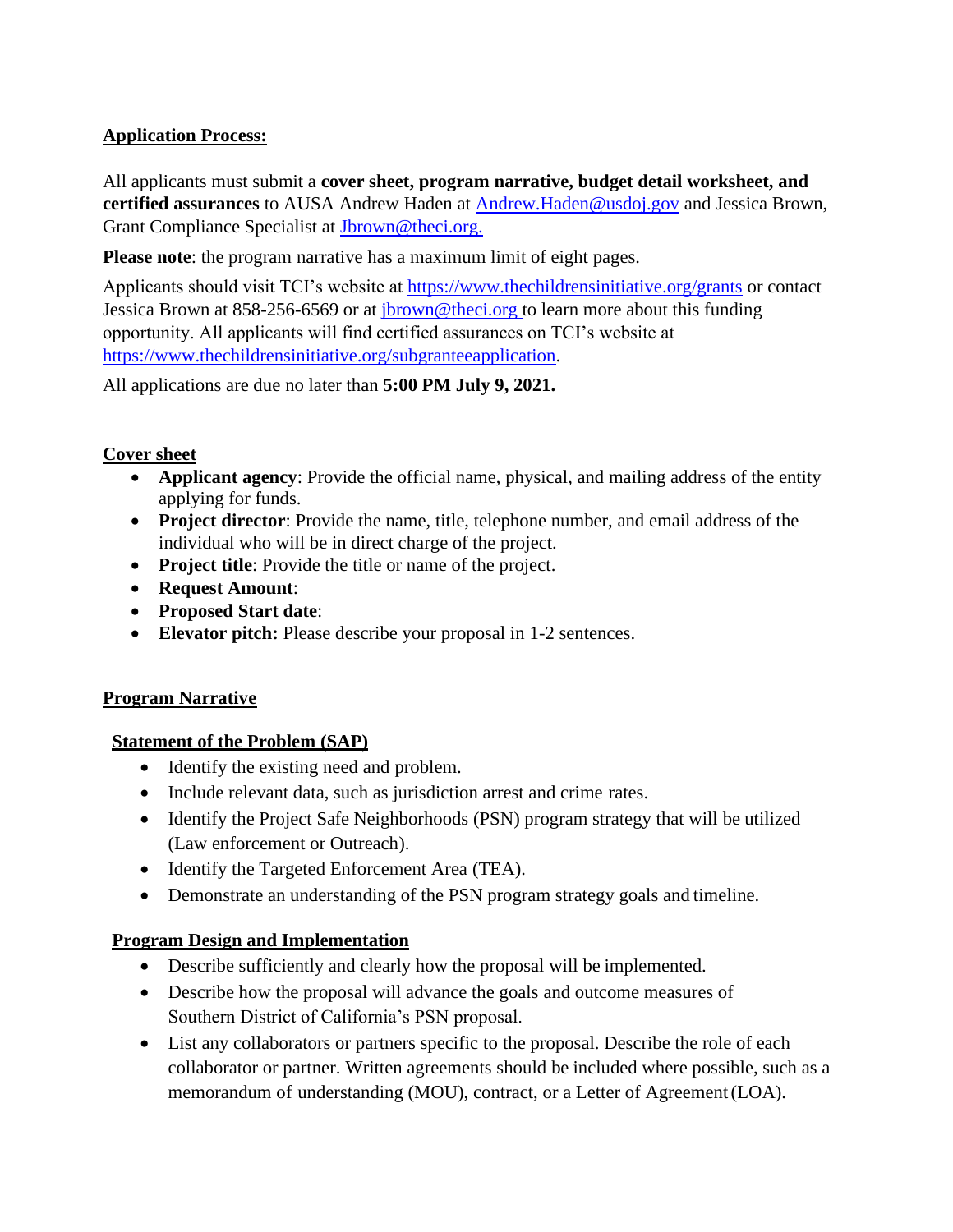## **Capabilities/Competencies**

- Applicant must fully describe the applicant's capabilities to (1) implement the program within the identified area; and (2) implement the program within the established project timeline.
- Demonstrate expertise in collaborating with local, state, and federal law enforcement, and/or criminal justice partnerships (including the United States Attorney's Office).
- Demonstrate experience in addressing gun and gang violence, gang violence associated with conflict over turf, narcotics distribution, aggression, and/or shootings.
- Demonstrate experience in working with law enforcement, criminal justice agencies, and/or community-based partners on targeted enforcement, prevention activities, and/or community engagement.
- Applicants are encouraged to submit statistics or outcome data on violent crime, gun, and gang crime.

# **Plan for Collecting Required Data**

- Describe the process for measuring project performance.
- Indicate who will be responsible for submitting Quarterly Progress Reports and Performance Measurement Tool Reports.

# **Budget**

# **Budget Detail Worksheet and Narrative**

- Provide a budget and budget narrative that are complete, cost effective, and allowable (i.e. reasonable, allocable, and necessary for program activities).
- Budget narratives should demonstrate how the applicant will maximize costeffectiveness of grant expenditures.
- An indirect cost rate of 10% of the total amount requested on the direct costs is allowable.

All applicants should use the [Excel version of OJP's Budget Detail Worksheet.](https://ojp.gov/funding/Apply/Forms/BudgetDetailWorksheet/BDW.XLSM)

## **Allowable costs**

- Personnel costs, salaries, fringe benefits, overtime
- Training
- Equipment
- Supplies
- Travel
- Contractual services, when applicable
- Other costs: telecommunication, equipment maintenance, fuel and vehiclemaintenance,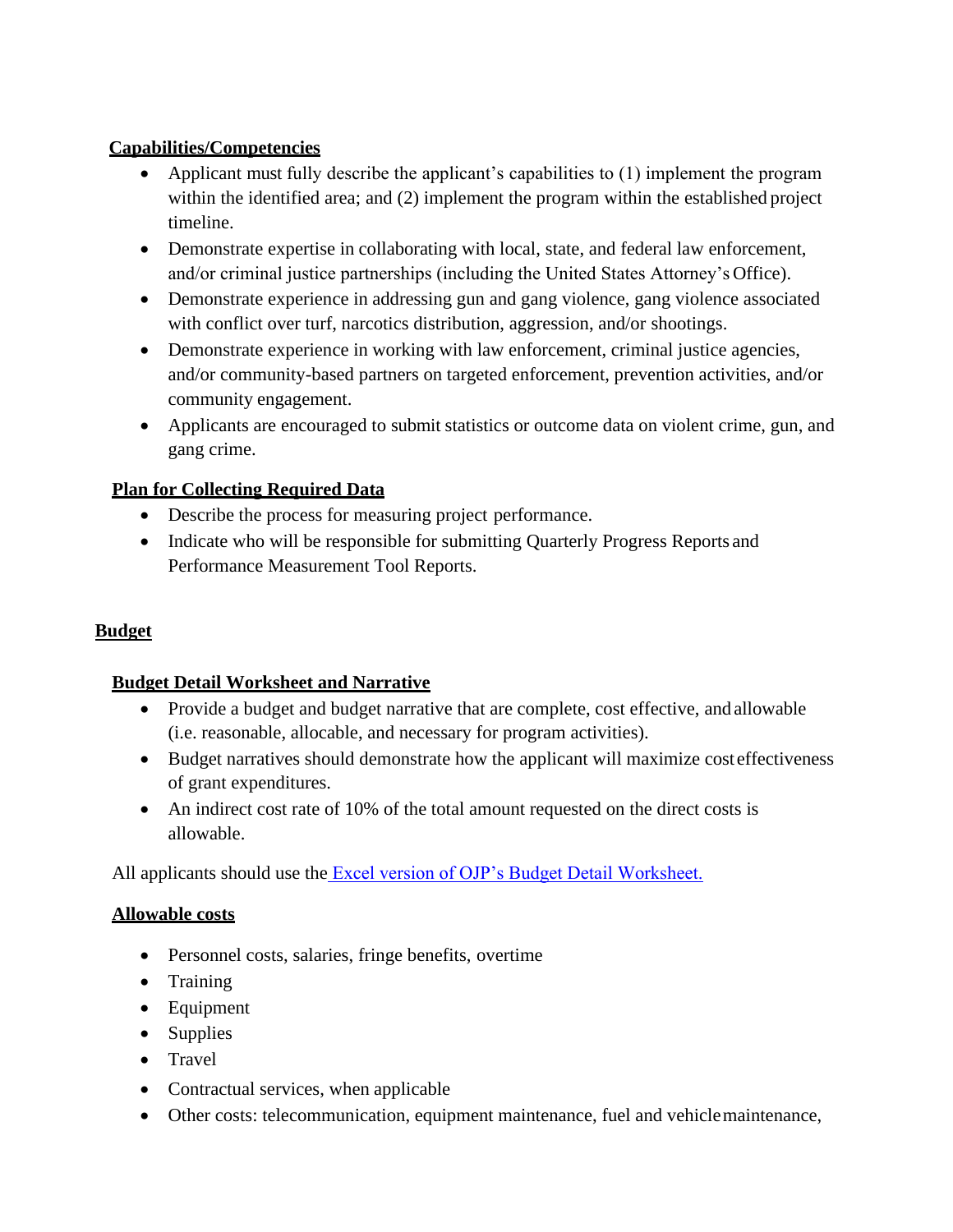janitorial or security services, and more.

# **Unallowable costs**

- Expenses for non-PSN activities
- Stipends
- Bonuses or commissions
- First class travel
- Food and beverage
- Lobbying or fundraising
- Tips/gratuities

For more information on costs, [please refer to the DOJ Grants Financial Guide.](https://www.ojp.gov/financialguide/doj/pdfs/DOJ_FinancialGuide.pdf)